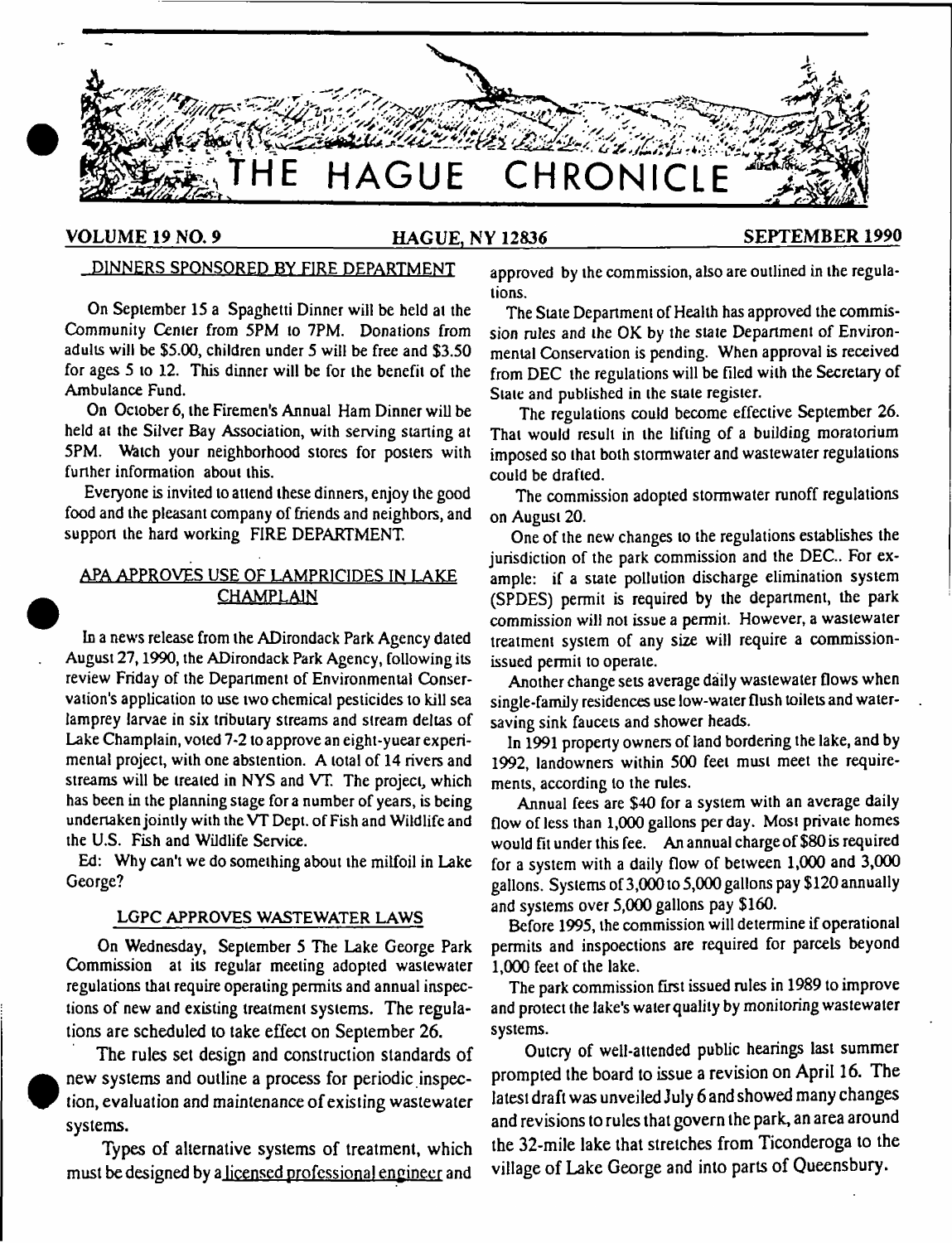## HAGUE SENIOR CITIZENS CLUB

On Tuesday, September 25th, the club will meet at the Hague Community Center at 11:20AM to car pool to the Meal Site at Bolton Landing (please note that this is a change in both day and destination from that agreed upon at our August meeting; a change in restaurant schedule necessitated this.) Upon leaving the Meal Site we will go to the Marcella Sembrich Studio Museum. There should be things of interest for history and opera buffs, lovers of antiques and art. There are pleasant walks along the shoreline of the museum grounds. Please sign up for the Meal Site BEFORE September 18th, as we must let the ladies at the Site know one week in advance of our coming.

A REMINDER: The bus trip to the Adirondack Visitors Center at Paul Smith's combined with the Six Nations Indian Museum at Onchiola will take place on October 1. There is no admission fee for the Visitors Center, and the Indian Museum fee is \$1. BRING YOUR LUNCH. Seniors from other communities may register for this trip, but Hague Seniors will be given preference. (Seniors are 50+ and can be either seasonal or year-round. ) Those wishing to register for the October 1st trip may do so by calling 543-6161 BEFORE September 21st. After #48, names will be put on a reserve list and will be called in case of cancellations. The bus will leave the Community Center parking lot at 8AM, but all registrants should be on hand at 7:45 so that noses can be counted and the \$1 Museum fee collected. WORDS TO THE WISE: The Visitors Center has a lovely gift and book shop. If you simply can't resist such goodies, come prepared. Also come equippped for both wet and cold weather; I have been advised that the Indian Museum is unheated, and the whole area is far enough north of us to be several degrees chillier than we are... EA

#### MOHICAN HOME BUREAU

The next meeting will be held on September 18 at the Hague Community Center at 10:00AM.

We welcome new members. The annual dues are \$8.25. Bring your lunch, as some of the members stay to finish projects. Dessert, tea and coffee are furnished.

The Warren County Craft Preview is scheduled for September 19 at the Community Center from 11:00AM to 2:00PM.

October meetings are scheduled for October 2 and 16.

For members learning and teaching crafts - don't forget the Fall Workshop October 17 and 24 at the Masonic Temple in Warrensburg.

We have various ongoing projects to bring a little sunshine to our Veternans at the VA Hospital in Albany.

## CUB SCOUT PACK 21 NEWS

We're back! Hope all you Scouts had a good summer and practiced all your Cub skills and tricks!

Although we had no formal meetings this summer, Cubs were eligible to work on their badges and arrowpoints. Remember Akelas (moms and dads) sign those books for your hard-working sons to get credit!

Den #2 had an end of summer blast going to the movies to see that creepy-crawly spider flick. Then they created their own sundaes (Web Wonders?) at Stewart's. Their fun will continue at den meetings beginning the last week of September. Leaders Tim and Shelley Gautreau will inform each Den #2 Cub of actual date.

Den #1 also plans to begin meeting at the end of the month (date to be announced). We do have some young Cubs, last year's Tigers, entering the ranks and we need leaders to get them going as a den. Any volunteers? Please contact Committee Chairperson Karen Costello, 543-6590.

We are planning a Scout Pack picnic to kick off the new season, to be held on Friday, September 21 (PM). Time and details will be announced soon, Scouts Honor . . . KC

# CONTRACTOR SETTLES BY CIVIL COMPROMISE

Local contractor Dan Belden and sub-contractor Walt Waters were given appearance tickets by the conservation officer when they were putting in a water line to replace a worn out line behind the Hague Market, extending up the mountain to a spring. No appplications for permits were on record and the new pipe was interfering with the brook. A large amount of silt flowed down the brook into the boat launch area addimg to the silt which had flowed down previously in storms.

The DEC asked the contractors to put several silt damns along the stream and they have complied. The contractor and sub-contractor were both fined by the DEC.

. The town has applied for a permit from DEC to dredge the launch site and restore it to its original condition.

A WORD TO THE WISE: If there is any doubt whether you need a permit for ANYTHING, call John Breitenbach, Jr., Zoning Administrator, at the Community Center. He will be happy to work with you and try to solve your problem.

*Good, better*; *best, never let it rest until your good is better and your better is best*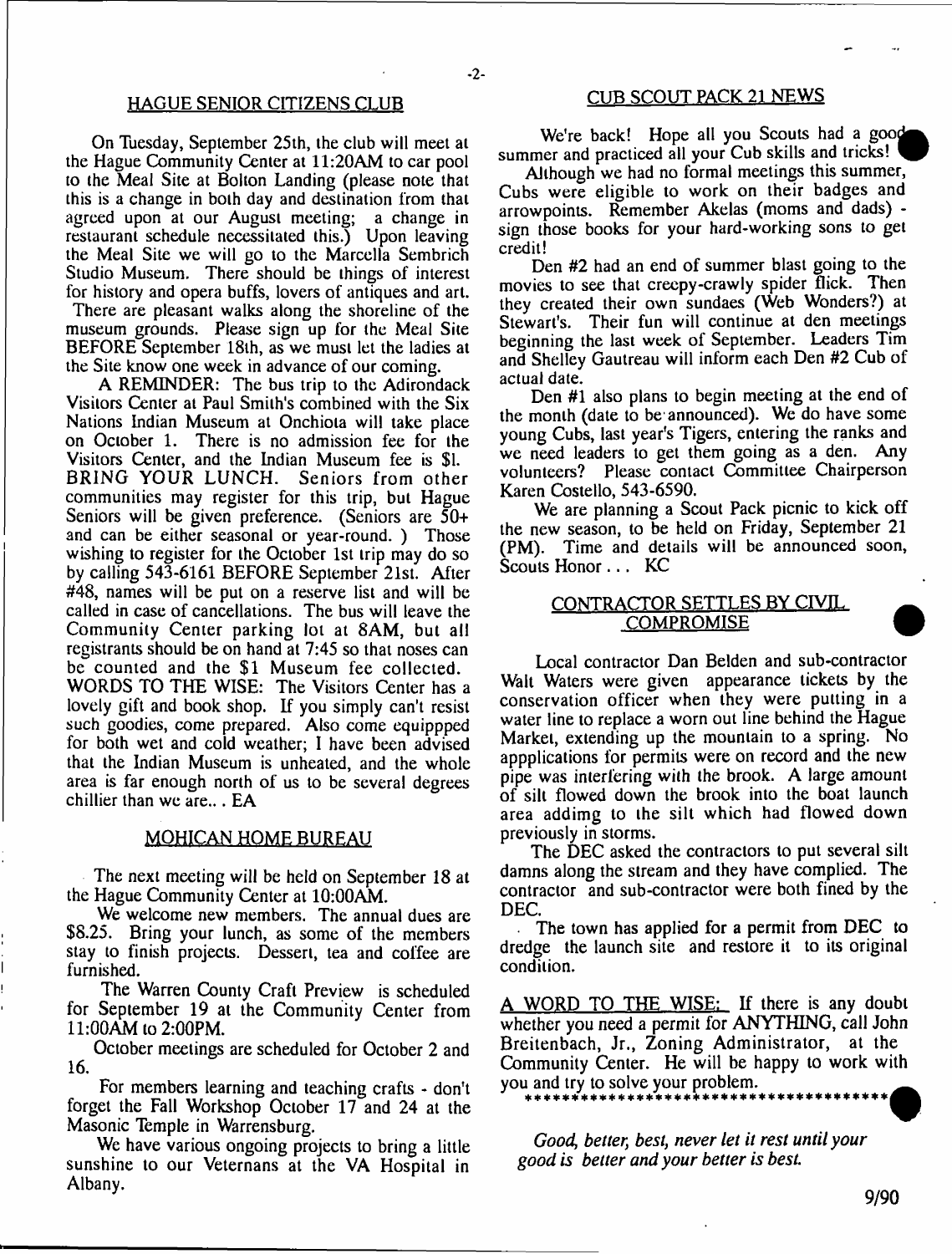$-3-$ 

THE ZONING BOARD OF APPEALS meeting for AUGUST 23 **was cancelled** due 10 **lack** of **an agenda.**

#### **1 HAGUE PLANNING BOARD - 9/6/90**

The Board reviewed the revised subdivision of the Gardner & Sherwood Finley property located to the north of Sabbath Day Point. The proposed 3 lots all conform to the minimum lot size. A public hearing was scheduled for 7PM on October 4.

A lot line change between properties owned by Richard & Mary Sharp and Charles & Charlotte Gosselink, located at the north entrance to Silver Bay was presented. A public hearing was scheduled for October 4 at 7:10PM.

A minor subdivision of land that created a non-conforming lot shortly after the creation of the Adirondack Park Agency subdivision regulations in 1973 was discussed. The A.P.A. rules and regulations do not require that a permit for a subdivision be obtained prior to the filing of a deed in the County Clerk's offices in any of the counties within the A.P.A. blue-line, therefore, many persons who sold one or more lots from their land without obtaining a permit may be in violation of the subdivision regulations. Any land subdivided after August 1, 1973 in order to be a legal lot must conform with minimum acreage for the zoning district in which the land is located. Bonafide gifts and devises are excepted. The Board will put this issue on the Zoning Board of Appeals agenda and contact the A.P.A. for an opinion.

J. Graham Michael presented a proposed subdivision of his land located on Friends Point. The lot, as proposed, would conform to the minimum lot size of 1.1 acres and would exceed the minimum shoreline requirement of 100'. A site visit was scheduled prior to the public hearing on October 4 at 7:20PM.

Chairperson Karen Laundree reported on the site visit that she and John Breitenbach made to the Baker subdivision located to the west of Terrace Road. It was determined that the •conditions contained in the granting of the subdivision had not been met, therefore, no building permit will be issued until the conditions are satisfied.

DeLarm-Ginn requested the transfer of building rights from one parcel they own to another parcel. Since this is the first time that the Board has had such a request, Mr. & Mrs. Ginn agreed to table their request until the October meeting to provide the Board time to research the subject.

James Ward, Jr. presented plans for additional boat storage sheds on property located on Rt. 8. A site visit was scheduled to review the revised proposal.

John Breitenbach, Jr. asked the Board for clarification of Jacques Thibault's subdivision on Rt. 8, since an undersized lot had been created. Minutes are to be reviewed to determine if the clustering provision of our ordinance had been untilized.

A request for a building permit to construct a new home on the Arthur Hatfield property in Pine Cove was discussed. Their former cottage has been removed. Since the location of the proposed new home is within 100' of a stream, site plan review is required prior to obtaining a building permit...  $\overrightarrow{AC}$ 

#### HAGUE TOWN BOARD - September 11. 1990

On Tuesday, September 11 the Hague Town Board held its regular monthly meeting and the following 'communications and petitions were enumerated by Supervisor Bolton:

1. A draft resolution proposed for adoption by the APA was read endorsing continued local and county government land use planning within the Adirondack Park. Also, further resolved, the APA should endorse continued funding assistance for planning programs from NYS.

2. In May Supervisor Bolton wrote a letter to ENCON regarding zero percent loans for Innovative Technology Demonstration projects (ITD) under the State Water Pollution Control Revolving Fund (SRF). The answer received in August suggested Bolton review the draft of the Intended Use Plan (IUP) as an interested community. Bolton plans a monthly follow-up at the regular town board meetings. The letter suggested that part of the SRF program might work towards new and improved waste water treatment technology for our community.

3. APA sent a major project application for milfoil removal from 30 locations including Hague (Slim Point, Silver Bay), September 5 through October 1990. The Fresh Water Institute will report back with the results.

In regular committees: Jim Braisted said that the Chamber of Commerce building will have a new roof soon.

The Highway Dept, is working with DOT to see if a solution can be reached for the flooding problem on the Best property on 9N. The run-off problem on Overbrook Drive will be corrected by our highway department.

A recreation grant that has alluded the towns in the Adirondack Park for several years will be requested by Warren County. We hope the county will have greater clout.

Plans are under way for our second annua) community Christmas party. More details later.

The town is still involved in trying to do something to help the school tax situation. At the moment all we have are higher tax bills, but do not think the investigation has been forgotten. It hasn't, but we all know the state moves slowly!

In new business: passed unanimously was a motion to hire Bruce Caza (sole assessor for the town of Chestertown) to assist assessors in lawsuits against the town.

Resolution #15 was passed unanimously to allow release of ground water samples collected at the landfill in November 1989 by Clough Harbour, to ENCON.

Dave Martucci requested approval for him to go to additional Assessor Training. Approval granted.

A resolution to be presented to Mitchell Frasier, Highway Department, on his retirement thanking him for his many years of dedicated service, was approved.

John Silvestri, Town Attorney spoke of the negotiations with DEC on the landfill closure and feels that these negotiations have gone as far as they can go and decision to sign must be made if we are to be able to apply for grants. Interim plans are necessary should landfill be closed and before Hudson Falls burning plant is ready.

The board went into executive sesssion at the conclusion of the meeting... GL

**9/90**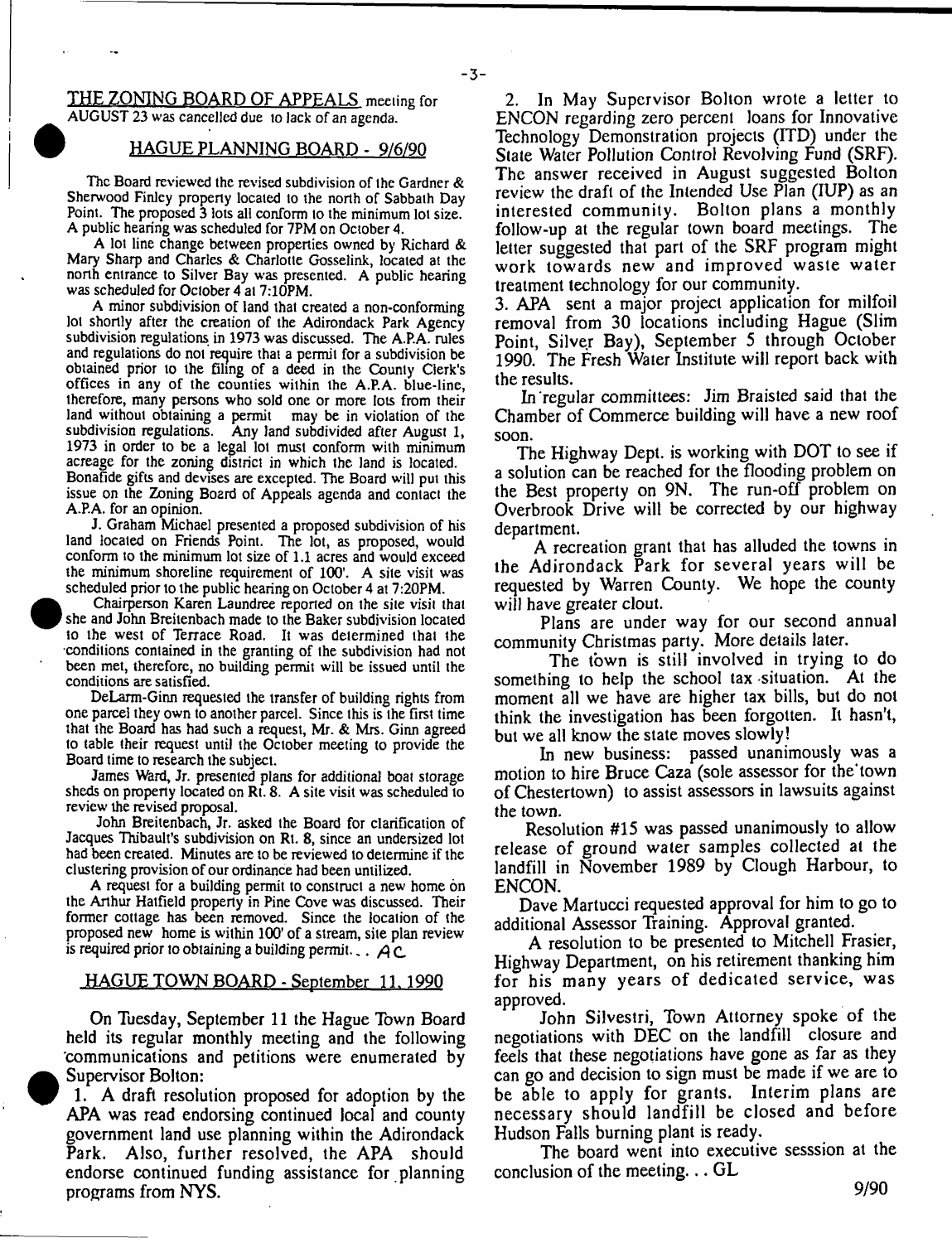## SCHOOLTAX

The Slate Board of Equalization and Assessment determines what percentage of the total school tax that is raised by property assessments will be paid by each town in a given School District. This percentage is based on what the State Board of E & A decides is the full value of each town. According to NEW YORK STATE'S BOARD OF EQUALIZATION AND ASSESSMENT:

 $-A-$ 

TOTAL FULL VALUE OF ALL PROPERTY in TICONDEROGA is: \$168,131,035

TOTAL FULL VALUE of ALL PROPERTY in HAGUE is: \$130.890.921

\$299,021,956

By dividing the TOTAL VALUE OF EACH TOWN by the TOTAL VALUE of BOTH TOWNS, the STATE OF NEW YORK determines what percentage of the amount of SCHOOL TAX will be paid by each TOWN.

\$168,131,035 divided by \$299,021,956 = 56.2270% Ticond. \$130,890,921 divided by \$299,021,956 = 43.7730% Hague \$4,186,200. must be raised by the School Tax. 56.227% of \$4,186,200 = \$2,353,774.11. Total school taxes to be

raised in TICONDEROGA.

43.773% of \$4,186,200 - \$1,821,425.89. Tbtal school taxes to be raised in HAGUE

Local assessors do NOT determine the FULL VALUE of a town. FULL VALUE IS DETERMINED BY THE NEW YORK STATE BOARD OF EQUALIZATION & ASSESSMENT!!!

## HAGUE CHAMBER OF COMMERCE

The Hague Chamber of Commerce will be hosting the Warren County Council of Chambers on September 27 at the Northern Lake George Resort, Silver Bay.

## RECREATIONAL USES OF THE LAKE DISCUSSED AT LGPC MEETING

On the evening of Wednesday, August 29 at 7PM an open meeting of the Lake George Park Commission was held at the Hague Community Center for the purpose of giving the public an opportunity to express its point of view in re: proposals for new rules regulating personal w ater craft. The 1987 amendments to the LG Park Law require the commission to develop rules governing recreational activities such as regatta type events, water skiing, jet skiing, wave runners, para-sailing, tow boats, boat rentals and other rental activities.

During the past winter and spring The Advisory Committee on Recreational Uses met to develop recommendations for the Commission to review. The Commission felt it important to request public comment on proposals before they are made final.

Among committee recommendations are: 1. Limits on personal water craft, e.g. jet skiis and wave runners. No operation within 150 ft. of any other water craft, dock or mooring. Wake jumping would be banned. 2. Limits on para-sailing. Each para-sailing operator could have no more than four chutes in operation at one time. Operators would have to have at least two in the tow boat and two on the raft. 3. Additions to marina permits requirements, e.g. anyone who rents out a personal water craft must ensure that the operator has read the rules governing the lake's traffic and the craft's operation.

Many citizens of Hague and Ticonderoga attended this meeting and about 10 to 15 persons spoke. Without exception the consensus was that jet skiis, wave runners and fast moving craft speeding too close to shore create noise pollution, and are a hazard to swimmers and to sailboats, canocs and other craft and are a constant impact on the Lake George shore line, contributing to erosion. The consensus of expressed opinion also held that marinas should be obliged to have the rules of safe boating posted for all renters of boating equipment to see; that such rules should also be clearly affixed to each rental boat or other lake use equipment; that it would be proper to require boat manufacturers to have such rules clearly affixed to every boat manufactured.. The ideal would be to be able to ensure and enforce that every boat driver and every recreational user of boats and water equipment had to take and pass a test.

As one woman pointed out, a young boy or girl who has taken and passed the course in safe boating is a more reliable driver and user of water equipment than an older person who has just rented or bought a boat without any knowledge of the rules of safety. Uninformed boat drivers - boat renters and owners frequently do not know that an island continues as a rock under water and so they ram or damage their boats. Rules certainly are necessary to supplement good sense and courtesy in preventing accidents or incidents.

Among the speakers from the floor was Dr. Dean Cook who pointed out that while regulations proposed made good sense, enforcing them, particularly those regulating jet skiis and wave runners might be almost impossible to enforce. He recommended banning them from Lake George and Dr. Cook's point of view was endorsed by those present.

The draft rgulations relate to the goals of the Lake George Park Law. . "to preserve the water quality of Lake George, to provide reasonable acess to Lake George without overcrowding, congestion, or safety hazards and to protect the natural resources of Lake George.

Final action will be taken before the summer of 1991. If you want to express your opinion write now to Lake George Park Commission, Box 749, LG NY 12845... P D G

#### LAKE GEORGE ASSOCIATION ASKS FOR YOUR HELP

Barbara Beall, staff member of the Lake George Association advised this newspaper that the LGA has written letters and made contact with the New York State Dept, of Transportation in relation to the lack of provisions for storm water run-off on both the 9N project and the Route 8 project. She has asked the citizens of Hague to write to Mr. John Anderson, NYS Department of Transportation, 84 Holland, Rm. C118, Albany, NY 12208 expressing your concern about these projects. Letters may also be written to Stuart Hardy, DOT, Hague, NY 12836, who is in charge of the Route 8 project and has an office in the old towm hall. You may also call him at 543-6399. It is extremely urgent that we let the state know our concerns about the storm water run-off, which they should be providing.

#### MORE SOUNDINGS

MISS KATHLEEN HUDAK of Hornell, NY and Ticonderoga will leave Sept. 26 for a tour of Japan, Thiwan, Singapore, Indonesia, Malaysia, Thailand and Hong Kong. Kathi is an Admissions Counselor/Coorindalor of International IStudent Admissions at Alfred Univ. She is a graduate of Ticonderoga H.S., Skidmore College and Alfred U. where she earned her Masters Degree. She has been employed at Alfred since her graduation in May 1988.

Marine PFC KYLE J. MAY, son of Georgianna May, Hague, recently reported for duty with 3rd Force Service Support Group, Okinawa, Japan. A 1989 graduate of Ti H.S., he joined the Marine Corps in December 1989.

*"We grow too soon oldt and too late schmart"*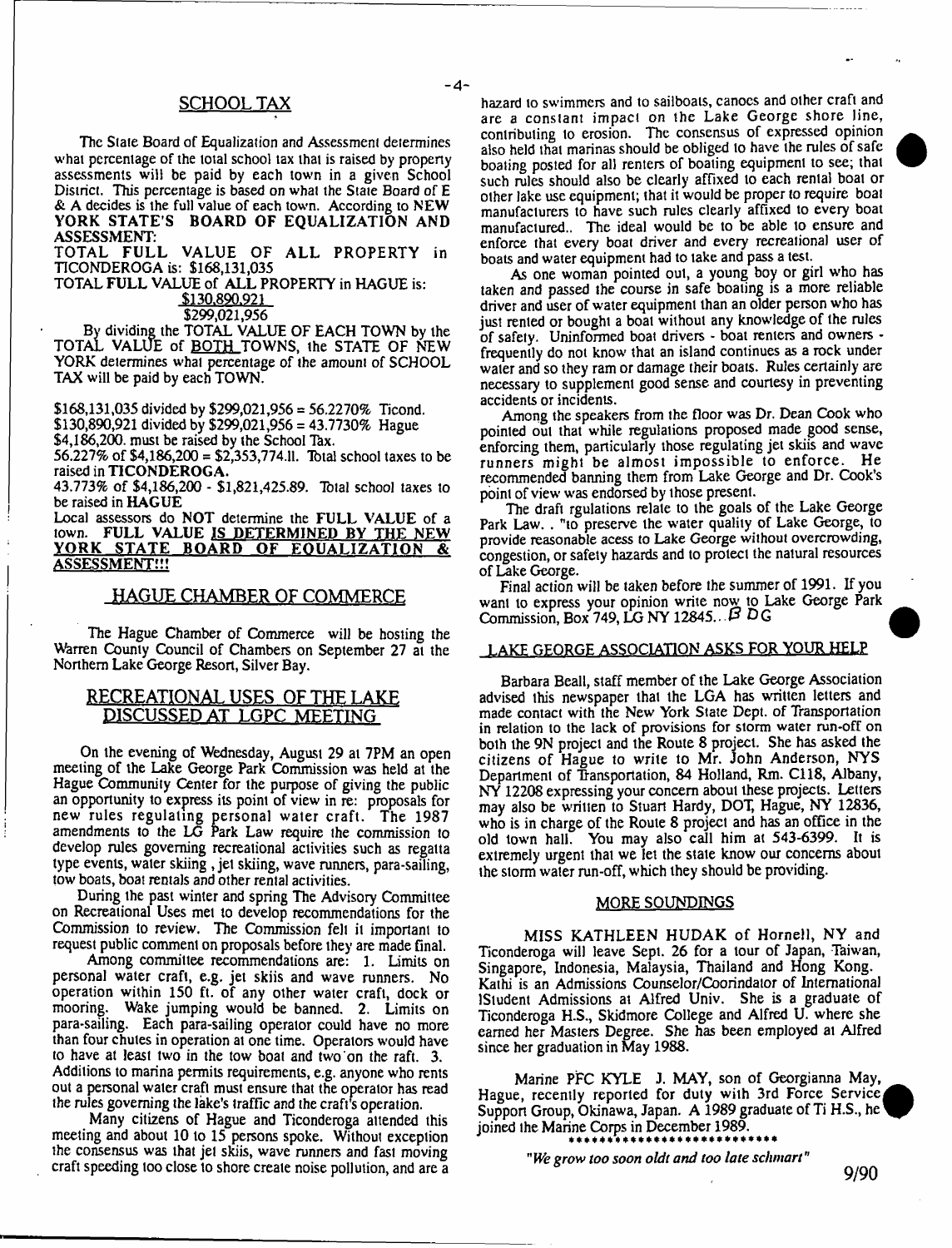## SILVER BAY PROPERTY OWNERS MEET

- **5**-

On August 22,1990 about 75 members and friends of the Property Owners of Silver Bay met at the Hague Community Center.

President Paula Hartz reminded the assembled crowd that the Properly Owners uses The Hague Chronicle as its chief means of getting information to the membership between meetings of the organization and she called for support of that newsletter.

In Old Business: 1. David Soliday and Hague Supervisor Dick Bolton met and agreed that the mailing labels of a current list of Property Owners would be given to the Town of Hague so that each member might receive future copies of the Hague budget as it became available. Copies of the 1990 budget were on the table for all to take after the meeting.

2. Corresponding Secretary, Cathie Burdick, read a reply from Colonel David Ladd of the VT National Guard, which outlined the measures that group would take to reduce the nuisance of noisy overflights. The key fact was that they had created a "noise sensitive circle positioned over what we believe to be Mrs. Parlin's location." Anyone within a mile of that can expect to be spared. 3. 9N Ditching: Doubly concerned for the safety hazard and the excessive storm water runoff erosion created by this summer's ditching work by NYS along 9N, Property Owners were advised that the state does not adhere to Lake George Park Commission concerns for care of the Lake George Basin. It was voted that the secretary write a letter of complaint to the Dept, of Transportation of NY and letters requesting support for this concern to the Lake George Park Commission and Dick Bolton, Supervisor of Hague.

New Business: 1. Mrs. Hildy Wikoff praised the effectiveness of her lakefront cottage's new compost toilet, and made the Toiletronics Company flyers available to Property Owners. The concept was further endorsed by Oneida Bay Resident Phil Shuman who will give tours to anyone of his facilities, and encouraged people to check out the Prospect Mountain facilities for additional verification.

A letter was also written from the association to Thomas Jorling, Commissioner of the D.E.C. about the state's tardiness in managing the lake levels this summer.

Speakers: 1. Mike Carr, who represents both the Adirondack Nature Conservancy and the Lake George Basin Land Conservancy spoke briefly about his work  $\bullet$ and the way Property Owners could involve hemselves in the current, effort to maintain the 3+ miles of undeveloped land on the east shore of Lake George across from Silver Bay as 'forever wild.' He expressed his delight in being able to remove the 'Posted' signs from the Morgan stretch of that land and

'Posted' signs from the Morgan stretch of that land and to replace them with 'Nature Sanctuary' signs two days earlier. This happened because the Conservancy had received pledges beyond the required \$500,000 down payment to meet the closing deadline for the purchase of the Morgan property. Now an additional \$2 million must be raised.

After further discussion of the pending New York bond issue, the challenge gift made by Hank Rowan, the ongoing fund raising efforts of Dave McConaughy, and an encouragement to all Property Owners to participate in this effort, it was voted to send letters of appreciation to both Hand Rowan and Dave McDonaughy for their special efforts to enable the purchase of the Morgan property.

2. Mary-Arthur Beebe, Executive Director of the Lake George Association, then gave an illustrated lecture on three major concerns and their bearing on Lake George: milfoil, stormwater runoff, and sewage/septic systems. She admitted that she was present in order to plead that people change the way they are presently using the lake, and she generally believed there was too much talk and not enough action, particularly by the relevant government people.

Her talk included a description of the long term natural eutrophication - the transformation of a lake into wetlands, etc.  $\frac{1}{x}$  and the much speedier 'cultural' eutrophication caused by excessive nutrient loading. She applauded the increasing effectiveness of the Lake George Park Commission as that body which could look at and regulate the watershed as a whole.

She offered the following suggestions to Property Owners:

— Inspect and improve present septic systems.

— Don't use fertilizers to grow lawns.

— If renovating, consider the compost toilet.

~ Plant a buffer zone of plants or hedges between the lake shore and driveways or lawns to 'filter' water runoff on its way to the lake.

# **NEW LANDFILL HOURS**

# **FROM SEPTEMBER 11 to OCTO-BER 31, HAGUE LANDFILL WILL BE OPEN FROM 12 NOON TO 5PM SIX DAYS A WEEK. CLOSED WEDNESDAYS**

\* \* \* \* \* \* \* \* \* \* \* \* \* \* \* \* \* \* \* \* \* \* \* \* \* \* \* \* \* \* \* \* \* \* \* \* \*

**Of all the sayings in the world The one to see you through Is never trouble trouble Till trouble troubles you.**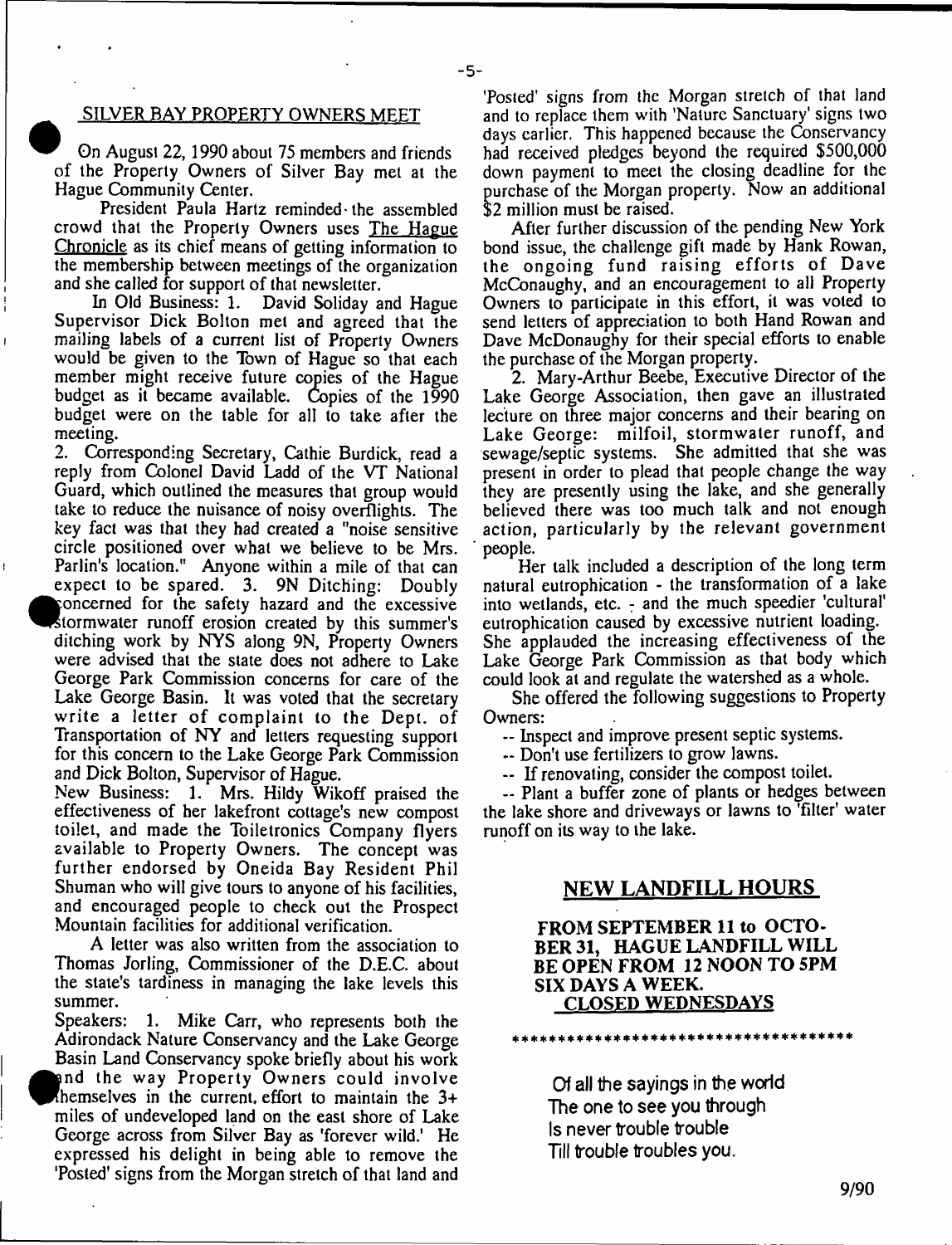# VETERANS BENEFITS

- **6**-

Veterans death benefits are guaranteed by the U.S. Dept, of Veterans Affairs, but many veterans, their spouses and survivors are not aware of just what is available. "Veterans who served other than dishonorably may be entitled to several types of death benefits depending on when they served and other criteria" according to Thomas McGraw of the NY State Div. of Veterans' Affairs. The VA provides: 1) Plot allowance - Up to \$150 to purchase a burial site for an eligible wartime veteran. 2) Burial allowance - Up to \$300 toward burial or other mortuary expenses (including cremation) for any veteran receiving VA compensation or VA pension at the time of death, or any veteran who dies in a VA medical facility. 3) Transportation Allowance - In addition to the plot and burial allowance, the VA will pay transportation costs to the veterans final resting place for those who die in a veterans' hospital 4) Headstone or grave markers the VA provides free of charge headstones and markers to identify the gravesites of all eligible veterans. For those who choose to obtain their own, the VA provides an allowance of up to \$85 to defray the cost of the private marker. 5) Presidential memorial certificates are available to the veteran's next-of-kin. 6) Burial flags - An American flag is available to drape the casket of all eligible veterans. The flag may then be given to the next of kin.  $\bar{7}$ ) National cemetery burial - Burial in a VA national cemetery is available to any eligible veteran, spouse and minor children. Veterans discharged as enlisted personnel after Sept. 7, 1980, must have served 24 months active duty to qualify.

Veterans or family members seeking information or assistance in filing for burial benefits or any veterans benefit can contact Mr. McGraw at the NYS Div. of Veterans' Affairs Counseling Center, Lake George, NY 12845 or telephone 761--6343. Mr. McGraw is in the Hague Community Center each Thursday at 11:30AM for consultation. Call 543-6161 before you go to the center.

# **TOWN BOARD PASSES RESOLUTION OPPOSING 199Q^JVlRONMBvJTALQUAUTV BOND ACT**

At the August Hague Tbwn Board meeting a resolution was introduced by Dick Bolton, Supervisor and seconded by Dick Frasier, Councilman which reads as follows:

WHEREAS: the voters of the State of New York will be asked to vote upon the adoption of the 1990 EQBA in November 1990, and

- WHEREAS: we as local government elected officials are keenly aware of the significant fiscal impact associated with the adoption of the Bond Act, and
- WHEREAS: we as members of the Town Board of the Tbwn of Hague are in opposition to that portion of the Bond Act which calls for the expenditurea of \$800 million dollars for the puipose of land acquisition by the State of New York, which acquisition is totally unneccessary and unsupported either economi cally or environmentally, NOW THEREFORE, BE IT

RESOLVED: that the Tbwn of Hague urge the voters of the State of New York to defeat proposition (known as the 1990 EQBA) which will appear on the ballot in November of 1990.

DULY ADOPTED BY THE FOLLOWING VOTE; AYES: Bolton, Frasier, Fitzgerald, Braisted, Coffin NAYS; None

ABSENT: None

DATED: August 14,1990

# LAND CONSERVANCY PROTECTS BOLTON TREF. FARM

Lake George, NY (9/6/90)  $-$ [ The Lake George Basin Land Conservancy has permanently protected 95 acres in Bolton Landing, LLGBLC President J. Mark Noordsy announced today

"The owners of the property, Frances and Evans Herman, donated a conservation easement to the Conservancy to insure that future generations can enjoy the property in the same wild, undeveloped condition as it is today," Noordsy said.

Noordsy's announcement follows the recent purchase and protection of 176 acres of pristine lakeshore on the east shore of Lake George by the Adirondack Land Trust. The Adirondack Land Trust and Adirondack Nature Conservancy have launched a major fundraising drive to secure that parcel's \$2.5 million dollar purchase price.

. . . "The success of both of these projects is a direct result of the generosity of concerned residents, committing their own resources today, to preserve Lake George for the next generation," said Michael Carr, Director of the Lake George Basin Land Conservancy and staff member of the Adirondack Nature Conservancy.

Conservation easements may help stave off the tide of development now creeping up the hillsides surrounding Lake George, further threatening water quality, and severely impacting the scenic qualities of the lake that generations have enjoyed.

The Lake George Basin Land Conservancy currently has 14 protection projects underway involving more than 4,000 acres in the Lake George Basin. For more information about ways to protect your property in the Lake George Basin, contact Michael Carr at the LAKE GEORGE BASIN LAND CONSERVANCY, (518) 745-LAKE.

#### NEW BICYCLE REGULATIONS

Section 1.238 has been added to Chapter 343 of the Laws of 1989. Subdivision one of this section prohibits a bicycle operator from carrying an infant under one year of age on a bicycle or in a pack fastened to the operator. First offenders will not be fined but second and subsequent violations are subject to a civil fine of not more than \$50.

Subdivision 2 of this section stipulates that a bicycle operator may not carry a child of one to four years of age, inclusive as a passenger on a bicycle unless the child is wearing a helmet which fits properly and is securely fastened with helmet straps. Also, the child must ride in a separate seal attached to the bicycle.

#### HUNTER AND TRAPPER COURSES OFFERED

NYS Fish and Wildlife law requires that new trappers complete a certified trapper education course which addresses the topics of law, ethics, basic wildlife management principles, and proper trapping techniques.

A NYS Certified trapper education course is scheduled for Sat., Sept. 22, SAM - 4PM at the Lake Luzerne Tbwn Hall.

Participants must pre-register by contacting the Cornell Coop. Ext. Ed. Center in Warrensburg, phone: 623-3291, 668-4881 or long distance only 1-800-446-5572.

For first-time bow hunters there will be a 2-session course Sept. 19, 6-10PM and Sept. 22, Noon-4PM at the Cornell Coop. Ext. Ed. Center, Warrensburg.

# HAGUE EMERGENCY SQUAD CALLS For the\* month of August: 20 calls

813 miles

116 patient hours

5 mutual aid calls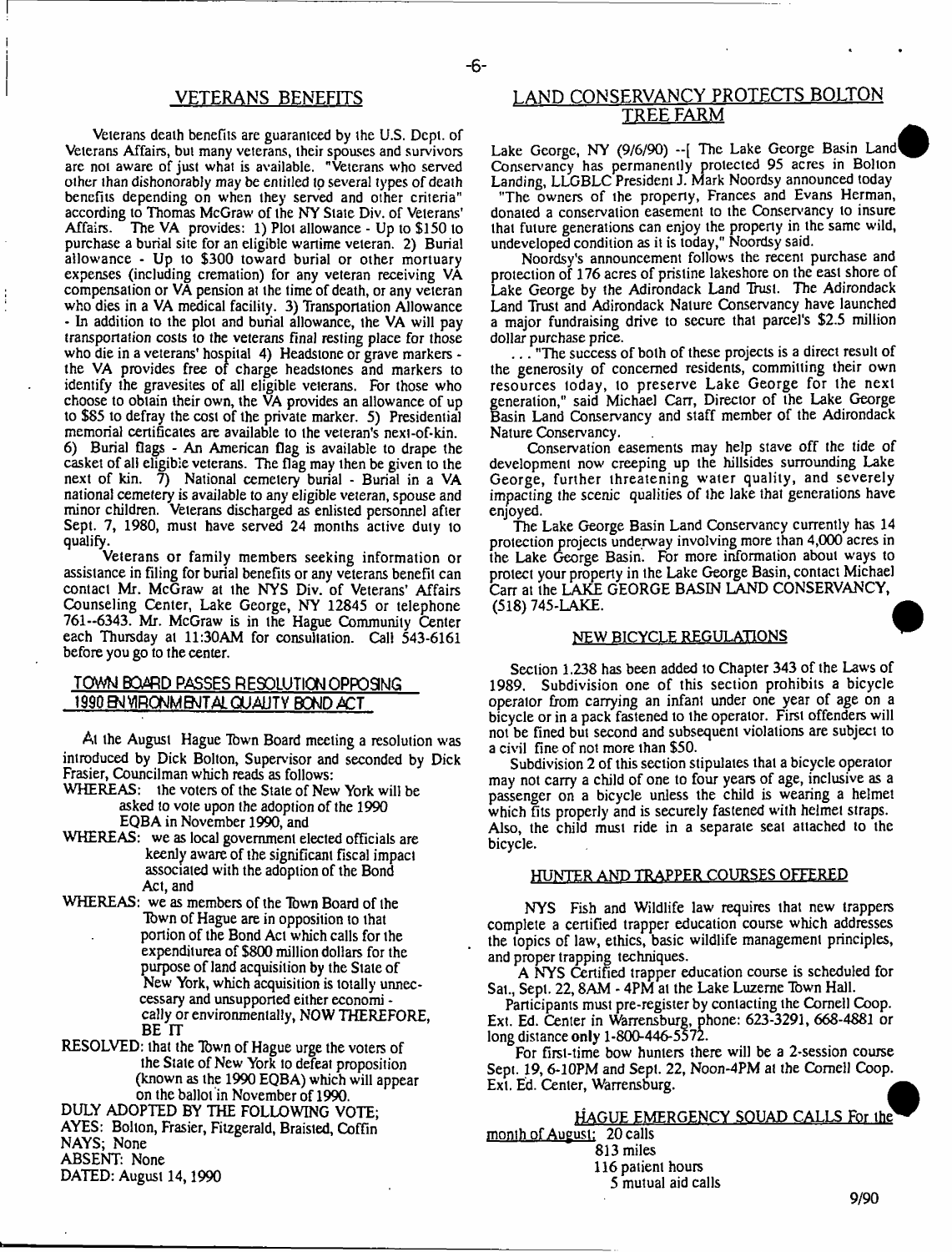#### **S0UND1NGS**

MARRIED - Mertis Armes, daughter of Rev. & Mrs. John J: Armes to Tim Klingler, son of Mr. & Mrs. Fred Klingler, Silver Bay and Staten Island, NY, on September 8 in the Silver Bay Chapel.

BORN - A boy, Thomas Charles to Richard and Deb Puckette, on June 25, 1990 in North Andover, MA. Proud grandparents are Don and Gail Puckette, Scotia and Hague.

BORN - A boy, Caleb Stephen, to Diane and Jeff Larson, Newman, GA on August 17, 1990. Grandparents are Martin and Hannah Brosche, Atlanta, GA and Hague, NY.

Happy 50th Wedding Anniversary to JACQUI and HOWARD BADGER, Silver Bay on October 16. A reception celebrating the occasion was held at the Hague Baptist Church following the service on 8/26.

BEATRICE FRASIER, Hague, was the People's Choice award winner at the premiere art show at the Hancock House in Ticonderoga recently. Mrs. Frasier's oil painting "Mrs. John's Flower Garden #2"  $\bullet$ received first place and "Mrs. John's Flower Garden  $#1"$  received second. The recently opened art gallery featured works of 19 area artists.

# CHAMPLAIN VALLEY CHORALE NEEDS SINGERS

The Champlain Valley Chorale has begun rehearsals for its Christmas concert to be held on December 9 at the United Methodist Church. It is not too late to join. Anyone who likes to sing and can devote two hours every Tuesday night for rehearsal is eligible. Ybu don't have to be an opera star, or even be able to read music to enjoy "singing along". We are in particular need of men but membership is open to all adults. Come Tuesday night at 7:30PM to the United Methodist Church in Ticonderoga and put a little music into your life.

#### HAGUE AMERICAN LEGION

Regular meeting of Hague Post 1538, American Legion, will be held at the Legion Home on Wednesday, October 3 at 7:30PM. Legion members are collecting worn flags and are asked to bring them to either the October or November meeting. Any ague residents who would like to have their flag .aken care of may contact any Legion member or call Bernie Clifton, 543-6501.

#### \*\*\*\*\*\* \*\*\*\*\*\*\*\*\*\*\*\*\*\*

*Today is the tomorrow that you worried about yes terdoy*

# CARILLON GARDEN CLUB

The annual Carillon Garden Club Bazaar was held at the United Methodist Church on August 18. Co-chairmen Penny Bolton and Fran Clifton were pleased with its success. Funds raised from this event are used in the continued beautification of Ticonderoga and Hague, which will include helping with the landscaping of the Community Center.

The winner of the quilt which was raffled at the close of the bazaar was Cindy Coon of Hague and Leona Simpson, Ticonderoga was the winner of the door prize, a hooked rug.

The Carillon Garden Club meets on the third Thursday of each month at 11AM at the Church of the Cross in Ticonderoga. They welcome new members. The object of the club is to promote interest in gardening and to maintain and further the beautification and environmental improvement of the area.

# STATE SAYS APRIL 1. 1991 IS DEADLINE FOR LANDFILL CLOSURE

Though the towns in Warren County have been negotiating with the DEC for an extension of the state-mandated closure date, the slate will not budge. However, they did extend the deadline for towns to submit closure plans for the landfills.

It is now up to the eleven towns in Warren County to decide whether to accept the agreement and sign consent orders with the state. When the consent orders are signed, the towns are agreeing that the landfills violate state law. In exchange for signing the forms, the towns would be given time to close their dumps.

Steven Brewer, assistant regional attorney for the DEC said he needed a response by Sept. 21, one way or the other. If the towns refuse to sign the consent orders, the DEC would be forced to begin legislation against them. WC Board Chairman and Hague Supervisor, Dick Bolton, said that the towns need to sign the consent orders in order to be eligible for state funds for the landfill closures. Hague signed the orders last week.

100 million dollars has been set aside by the state for landfill closures and towns can receive up to 50% of the closure cost of \$2 million, whichever is less. Landfill closures could cost between \$1 and \$2 million per town.

# \* \* \* \* \* \* \* \* \* \* \* \* \* \* \* \* \* \* \* \* \* \* \* \* \* \* \* \* \* \* \* \* \*

#### *PACKING IT IN*

*It seems on vacation Wherever I roam The most suitable clothes Are those I've left home.*

. . . Murie Lilker from Metropolitan Diary, NY Times, 8/85

**9/90**